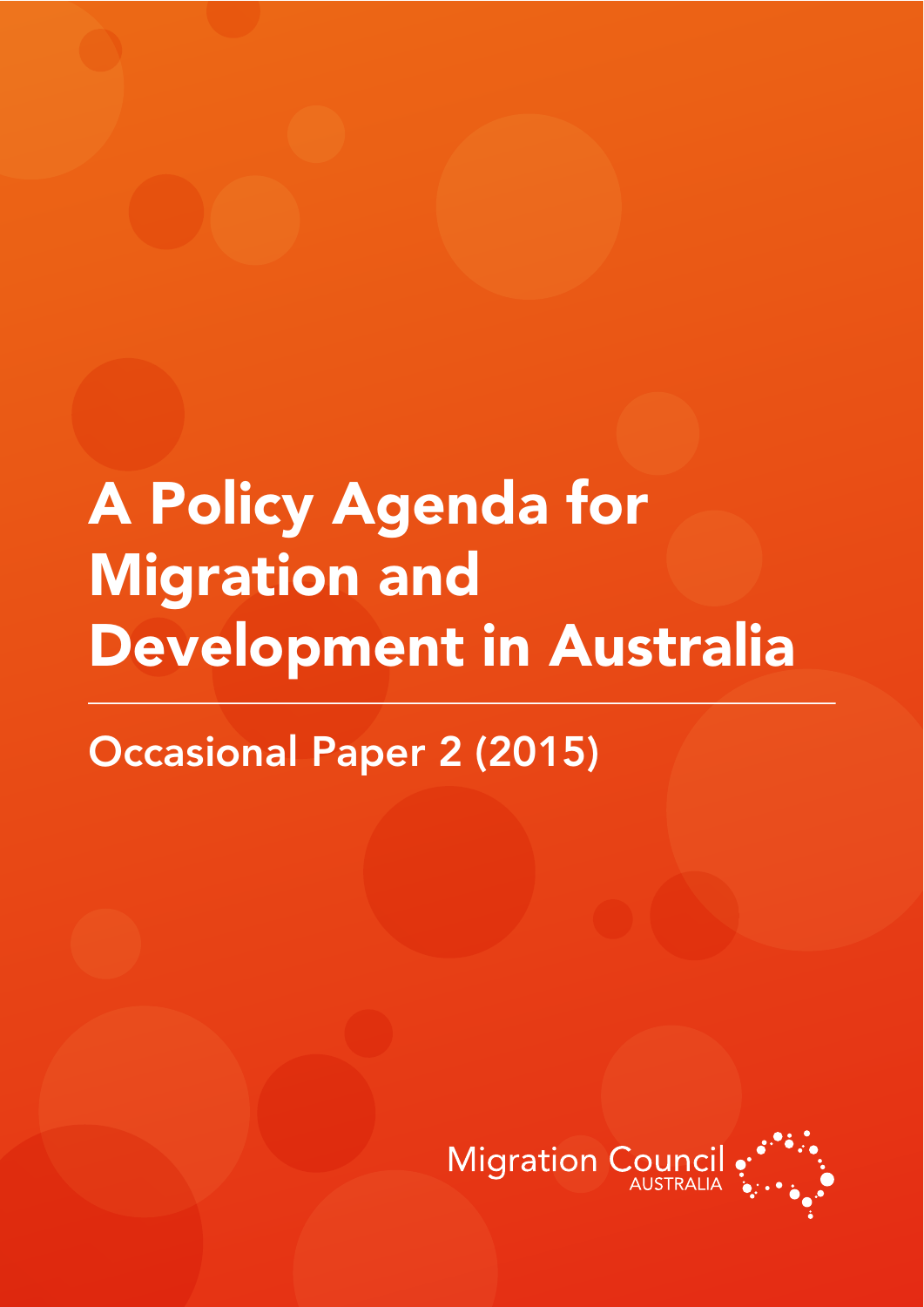

The analysis in this report was undertaken by Yichao Sun and Henry Sherrell. The Migration Council is an independent, non-profit organisation and would like to thank Jesse Doyle, Stephen Howes and two anonymous officials of the Department of Foreign Affairs and Trade for their feedback.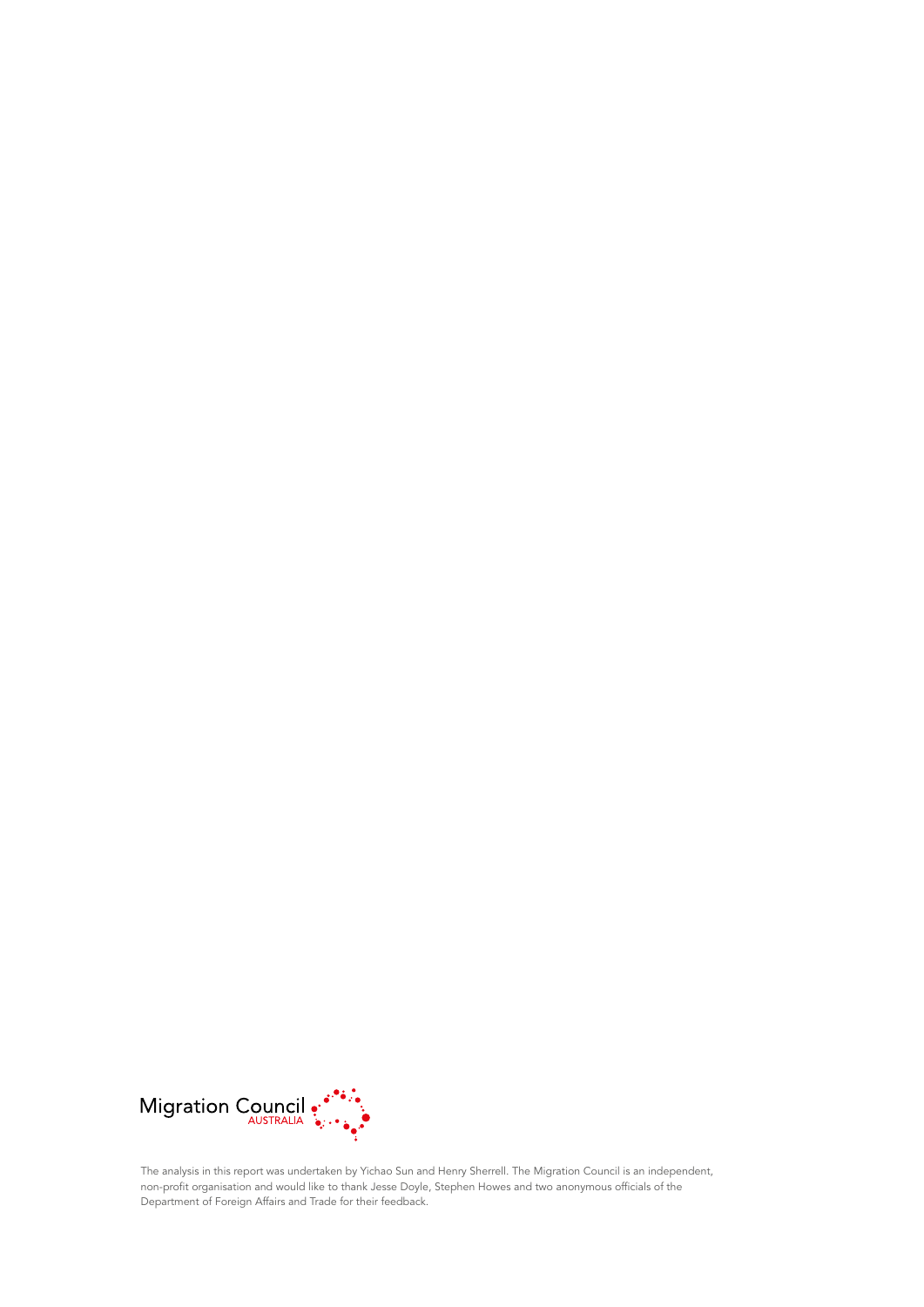# **Contents**

| <b>Executive Summary</b>                                          | 02. |
|-------------------------------------------------------------------|-----|
| What is migration and development?                                | 04  |
| Potential gains from migration                                    | 05  |
| Addressing 'brain drain'                                          | 06  |
| Potential negative effects on destination countries               | 07  |
| Current trends in Pacific migration to Australia                  | 08  |
| <b>Future Pacific migration policy options for Australia</b>      | 09  |
| Removing the barriers preventing a larger Seasonal Worker Program | 10  |
| New visa pathways for Pacific emigrants to Australia              | 11  |
| A formal target to reduce the cost of remittances                 | 14  |
| Conclusion                                                        | 16  |

### References 17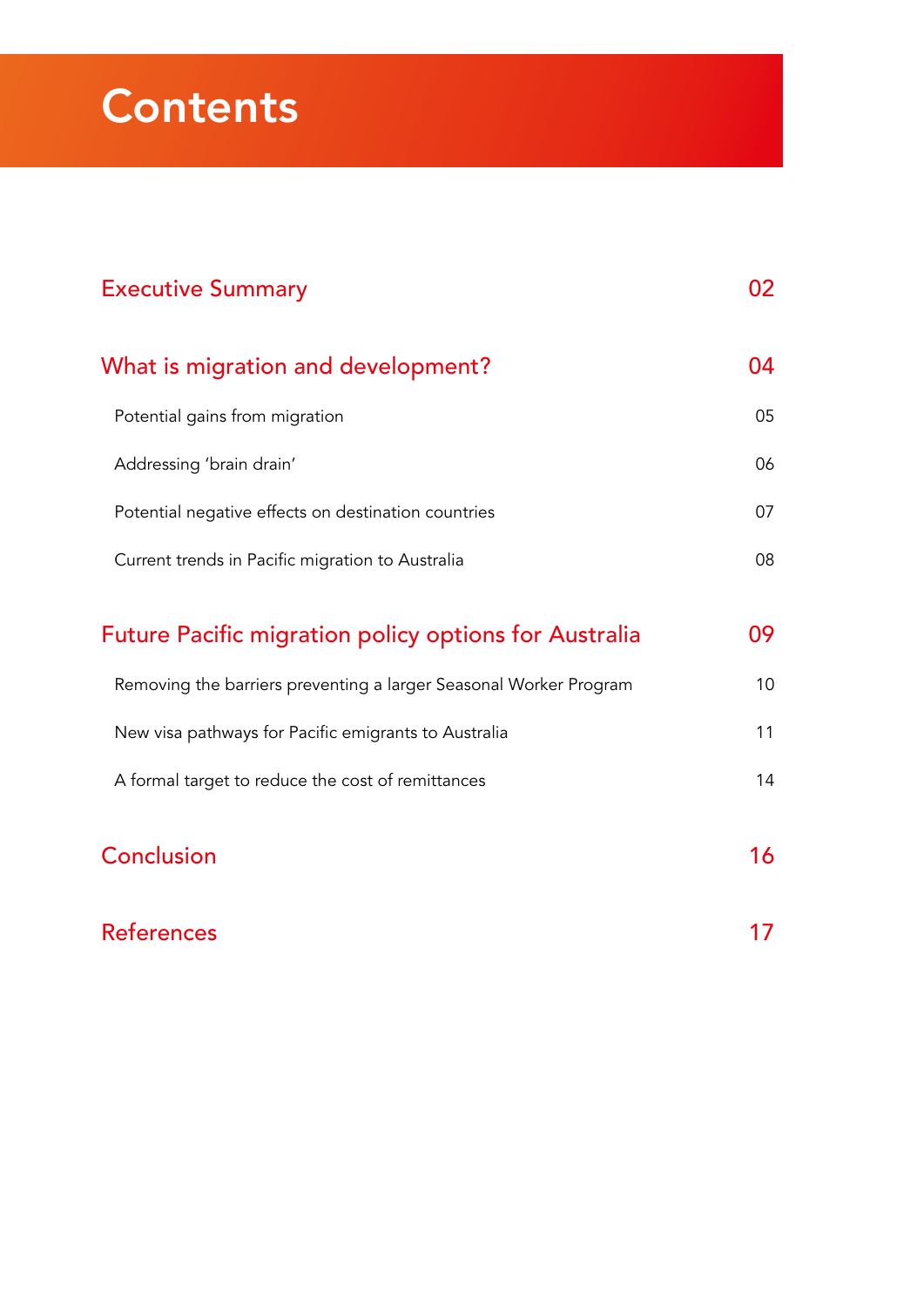Over 50 per cent of lifetime income is determined by one factor: the country we live in (Milanovic 2012). When combined with the fact over 96 per cent of people live in the country they are born in, citizenship and the lottery of birth play a determinative role for earning capacity and well-being.

However migration also creates opportunities for origin and destination countries. In this sense, there is a triple win: for the migrant, for the origin and for the destination.

Migration barriers are one of the largest structural costs for the global economy. For example, if five per cent of those living in the developing world moved to developed countries, the economy gains would exceed the gains from removing all remaining trade and capital barriers (Clemens 2011).

While the global community spends significant political capital on negotiating these trade barriers, there is very little focus on migration barriers. Leadership on this important topic is critical, particularly in Australia's region.

On immigration, Australia is generally a global outlier. 28 per cent of Australians were born overseas, well above the OECD average. A generous migration framework has seen the Australian population expand from 7.3 million at the end of World War Two to over 23 million in 2015. This has brought people from all over the world, in some cases out of abject poverty.

But as a country, there are greater opportunities to help. For the past two decades, migration policy has prioritised those with skills or family already in Australia. As international students pay their own way, many are unable to migrate. Overall, this policy stance has been an economic boon for Australia and those migrants who have arrived. Due to this immigration policy framework, by 2050, migration will contribute \$1.6 trillion to our economy and see labour participation improve by 15 per cent.

Yet there exists an opportunity to do more for those less fortunate by the lottery of birth. Skilled migration is not available to many who live in poorer countries. Family migration is too expensive. While skilled and family migration will rightly remain the bedrock of Australia's immigration policy framework, the opportunity to be more inclusive of those isolated from increasing global mobility is important.

Migration is not zero-sum. There are opportunities where Australia, home countries and the migrants themselves can each benefit from the act of migration to Australia.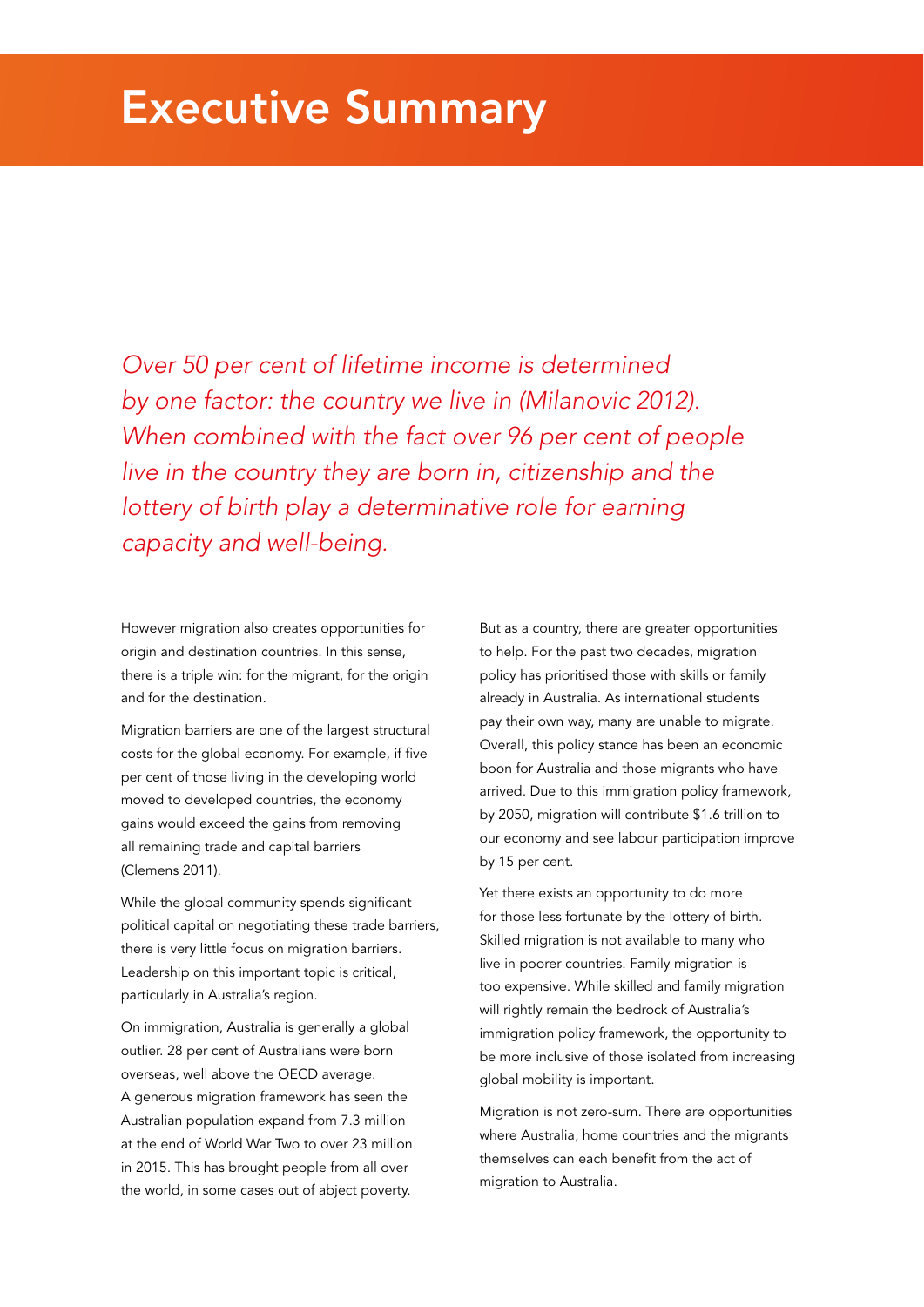Our close neighbours in the Pacific are not economic powerhouses. They are sparsely populated, geographically isolated and lack natural resources. These factors lock Pacific countries out of the global environment, hurting trade links and labour mobility.

Australia has a responsibility to these countries, to help them and their citizens drive economic development. This is the rationale for much of our aid budget, seeking to prevent poverty in the Pacific. Migration is an opportunity that can complement domestic efforts in Pacific countries to reduce poverty and foster human development. But for emigration to occur, migrants need a place to go, to work and to thrive.

This short paper outlines a number of ways to increase Australia's commitment to Pacific development by migration.

- Removing the barriers preventing a larger Seasonal Worker Program
- New visa pathways for Pacific emigrants to Australia
- A formal target to reduce the cost of remittances

Each of these proposals would help migrants, their country of origin while making a small contribution to the Australian economy, a rare 'win-win-win'.

Australia is uniquely placed to do more for the Pacific through migration. We already have a sophisticated migration framework, a culturally diverse population and labour demand in poorly populated areas. History also says migration will not hurt local workers but create opportunities.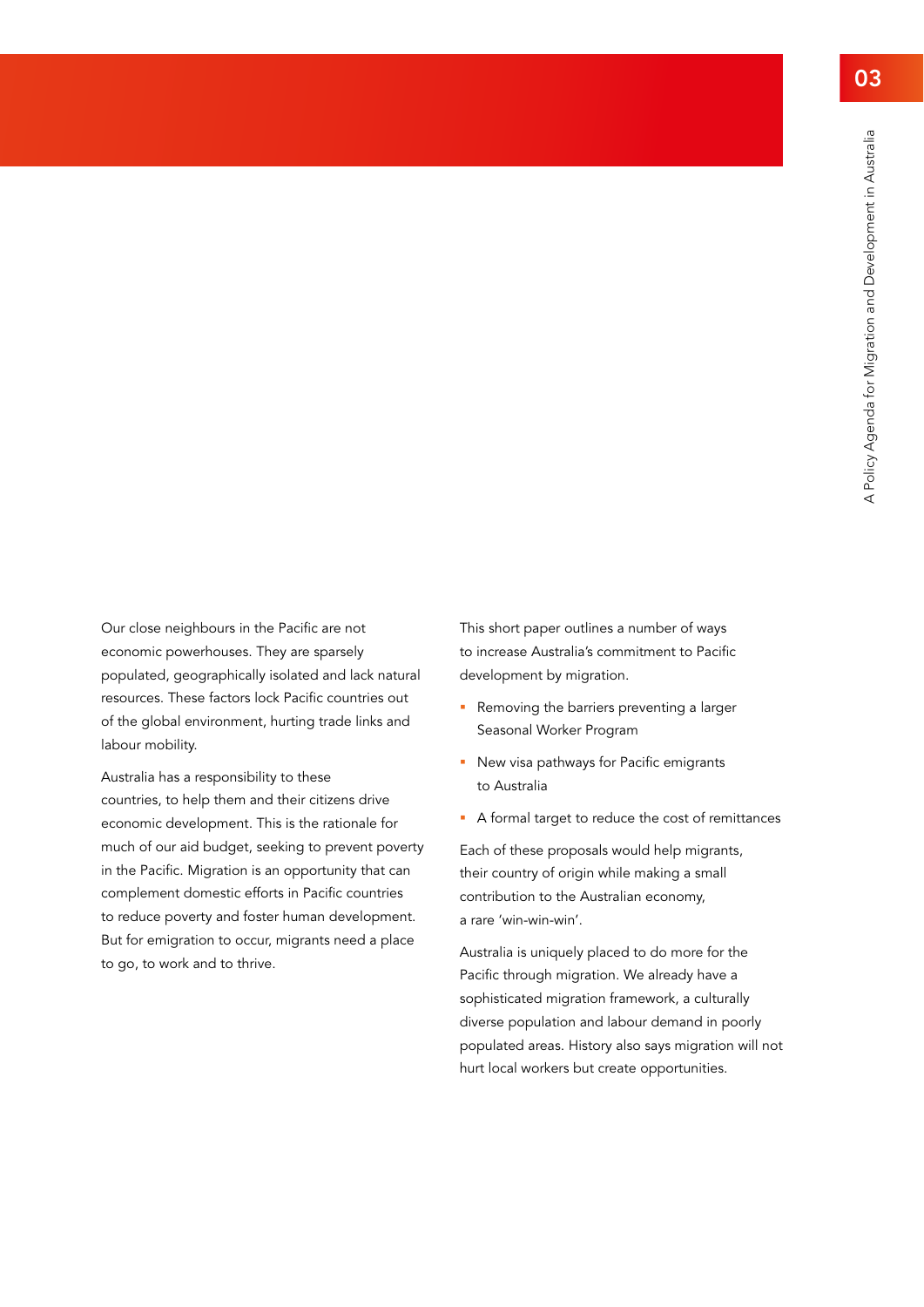# What is migration and development?

For much of human history, people have moved by choice to improve their lives. Four fundamental forces drive global movement:

- **The gaps between high wage and low** wage countries;
- **Poverty constraints preventing movement** out of poorer countries;
- The proportions of young adults in both destination and origin countries;
- The proportion of migrants already living in destination countries.

(Hatton and Williamson, 2002)

International migration and economic development are 'inextricably linked' because of these fundamental forces. When countries grow richer, economic resources facilitate movement. This occurs at first within countries where transaction costs and barriers are lower. As growth continues, opportunities to move internationally open up.

Recent emigrant stocks support this contention.

Figure 1, taken from a recent Michael Clemens working paper, shows a clear pattern. Emigrant stocks increase as wealth grows and opportunities to finance movement arise.



#### FIGURE 1: EMIGRANT STOCKS IN CROSS-SECTION, WORLD BANK

(Clemens, 2014)

This peaks as growth continues and then declines over time, as people feel more comfortable within their country of origin.

Of course, the vast majority of people remain in their country of origin regardless of relative wealth between countries. Even at emigration peak outlined above, emigration stocks peaked 7000 at 14 per cent of the population for countries with a GDP per capita of around \$10,000 for the year 2000. 5000

An important take away from this historical perspective is how traditional aid may in fact encourage migration. A common refrain heard from countries and multi-lateral institutions is how aid flows can improve developing countries, with the hope of limiting the attraction of migration. In fact, the very opposite is likely occurring, with aid facilitating more migration opportunities as countries grow.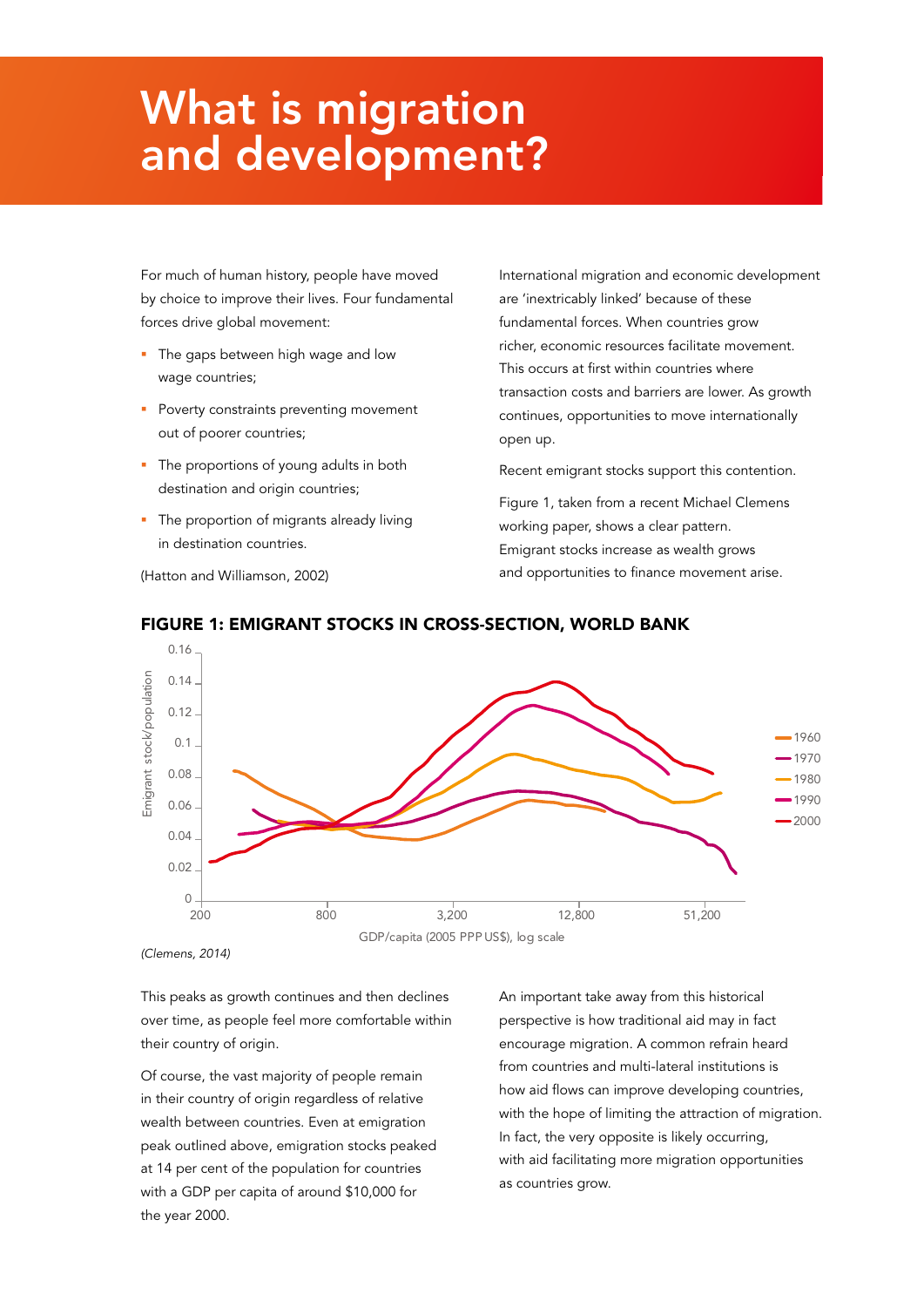## Potential gains from migration

The World Bank estimates developing countries will receive \$440 billion in remittances in 2015. This is nearly three times larger than official aid flows and equal to the amount of private debt, which includes commercial lending.

In the Pacific, this is seen by the size of remittance flows. Remittances are equal to 23 per cent of Tongan GDP, 20 per cent of Samoan GDP, 5 per cent of Fijian GDP and 3 per cent of Vanuatu GDP.

Remittance income plays a crucial role in these economies. While some have criticised this type of income is used primarily on consumption such as food and shelter, surveys have shown a more nuanced outcome.

Remittances can support business investment, school attendance, housing and general consumption. Unlike official aid, remittance income typically flows direct from a migrant to her family or community directly.

Studies of migrants in Australia show some of these effects. Brown, Leeves and Prayaga (2012) surveyed a number of different migrant communities. Households received the lion's share of remittances (over 60 per cent for urban migrants in Sydney and over 70 per cent for regional migrants in the Riverina) however investment in assets was 17 per cent and 13 per cent respectively as well as contributions to the church, 16 per cent and 11 per cent. Interestingly, the longer migrants had lived and worked in Australia, the more they remitted. While this finding is countered by other survey work from New Zealand, it shows long-term outcomes are important.

#### TABLE 1

The sizes of these remittance flows are impressive:

| Length of absence (years)  | $0 - 5$ |       | $5 - 10$ $10 - 15$ | $15 - 20$ | $20 - 25$ | $25 +$ |
|----------------------------|---------|-------|--------------------|-----------|-----------|--------|
| Mean Household             | 5.21    | 7 15  | A 39               | 6.44      | 7.46      | 8.09   |
| remittance ('000\$)        |         |       |                    |           |           |        |
| Remittances as % of income | 10 19   | 10.01 | 8.16               | 10.21     | 9.35      | 8.57   |

(Source: Brown, Leeves and Prayaga, 2012, Table 9)

Table 1 shows the average dollar figure remitted was ~\$5,200 for the first 5 years in Australia, rising to over \$8,000 per year for those who had been away for over 25 years. These remittance figures exceed typical annual household budgets in Tonga, demonstrating the massive disparity in earning capacity for people who live in Australia compared to those living in Tonga.

An emphasis on remittances tends to focus attention on countries, particularly the bilateral flows from one country to another. Another way to measure the potential gains from migration is to look at the migrants themselves. How much does a migrant stand to gain by moving?

Sticking with the Pacific, McKenzie, Gibson and Stillman estimate a 263 per cent increase in income for a Tongan who wins a place in the New Zealand visa lotto. The winners were all 18–45 years old and migrated through a specific visa category (the Pacific Access Category). This study compared migrants who won the lotto with those who didn't and those who did not even apply, accounting for potential selection bias.

Any process whereby a Tongan person can more than double their income must not be easily dismissed. The fact this occurs from migration should prompt policy makers and development professionals to better understand the large and substantial gains at stake. In Australia, similar income gains should be expected for migrants from Pacific countries.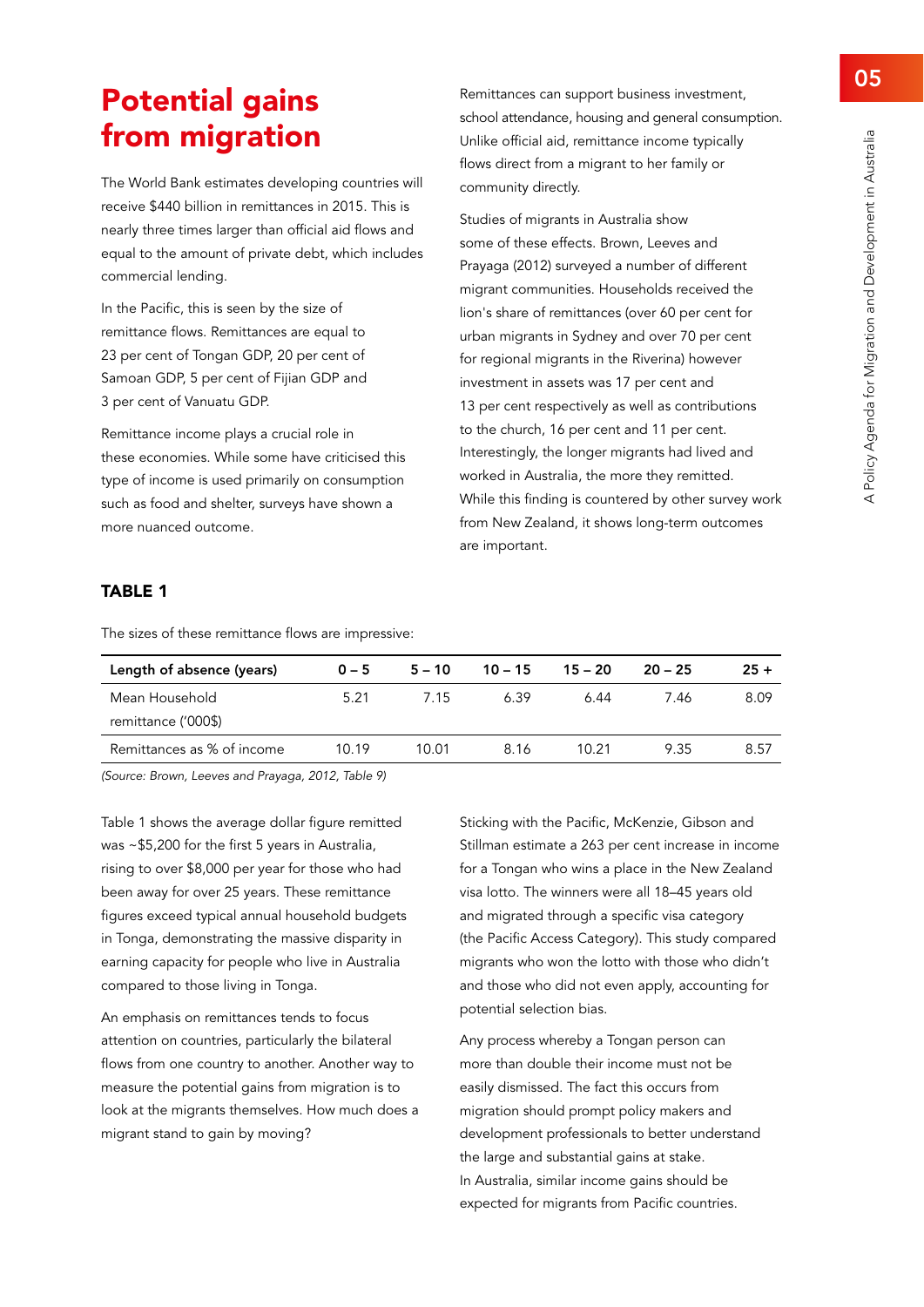## Addressing 'brain drain'

A common refrain when discussing migration from poor countries is 'brain drain', the theft of human capital in developing countries by rich countries. Opponents of emigration from developing countries point to this as proof migration opportunities should be limited at best.

The head of research at the World Bank, David McKenzie and Michael Clemens outline why brain drain is pejorative term that should be treated with some scepticism:

- Poor countries do not posses a fixed number of workers and the opportunity to migrate can actually induce human capital. For example if qualifications present a barrier to migrating, more people can seek to gain qualifications.
- Those migrating from poor countries are often poor people themselves, not simply those at the very top of the skill tree.
- The UN Universal Declaration of Human Rights states a 'right to leave'. This norm should act to prevent nations from stopping the voluntary movement out of any country.

#### (McKenzie and Clemens, 2009)

Recent survey evidence also supports the rejection of the 'brain drain' hypothesis. David McKenzie and John Gibson, using a unique survey largely based in the Pacific, find:

- High levels of emigration and return migration amongst highly skilled workers. This shows how migration is not simply a one-directional flow of people but often circular and transitory.
- Large income gains to the best and brightest coupled with substantial rates of remittance sending, meaning even when skilled people do leave developing countries, they continue to contribute in the form of remitting income.
- **Additional postgraduate education arising** from emigration, creating opportunities that for the most part do not exist in many developing countries.
- A negligible involvement in trade and foreign direct investment. The stated potential for these effects is often greater than what is borne out in the research.

(McKenzie and Gibson, 2010)

For example, in Tonga, skilled emigrants remit more money than lower skilled migrants and show a strong tendency to return to Tonga. McKenzie and Gibson find by age 35, about a third of the 'best and brightest' in Tonga have returned home.

The term 'brain drain' conjures up highly negative, neo-colonial imagery. In fact, the movement of skilled people from developing countries to developed countries is much more likely to produce positive economic effects.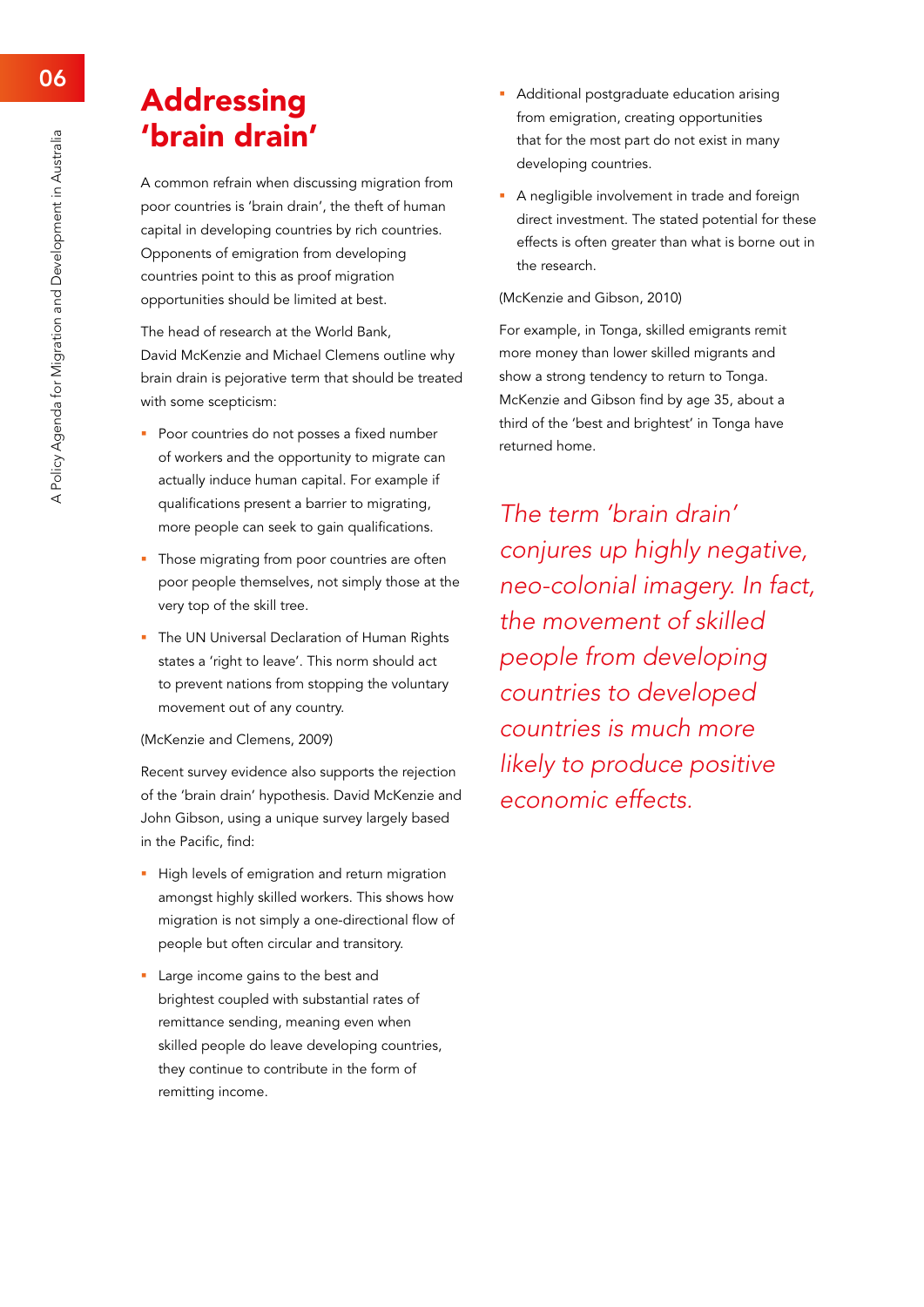## Potential negative effects on destination countries

An increasing concern in many high-income countries is whether migrants from developing countries push down wages and existing labour market conditions.

Australian public opinion is largely positive on the economic effects of migration. In an ANUPoll in early 2015, 83 per cent of respondents agreed immigrants were generally good for Australia's economy. Further, only 29 per cent of respondents agreed immigrants take jobs away from people who were born in Australia (ANUPoll, 2015).

However Australian migration has focused on carefully selecting skilled people for over two decades. The entire migration framework is geared towards prioritising skilled people over family, development or humanitarian considerations. This likely has had a strong effect on how the general public consider migration.

Increasing the opportunities to migrate from Pacific countries would look distinct from the current status quo. The average skill level would be significantly lower than current trends, meaning a different labour market impact.

Despite this, there is increasing evidence that lower skilled migration does not have large negative effects, especially in high wage countries. This evidence is drawn from multiple countries and situations.

### Denmark

A rapid increase in low-skilled migrants to Denmark occurred in the mid-1990s owing to conflict in the Balkans. 40–50 per cent of these new migrants did not have post-secondary education. Examining the economic effects on lower skilled Danish workers, Peri and Foged find the migration flow 'generated an effective mechanism to produce upward wage and skill mobility', especially for younger workers, highlighting how new migrant workers — regardless of skill level — can act as complements within larger labour markets. This is particularly true for labour markets that are relatively flexible, such as Australia's.

### Miami, United States

A massive one-off flow of Cuban emigrants in 1980 increased the labour market supply in Miami by 7 per cent. Despite this, David Card found almost no change in either the unemployment rate or wage level of existing Miami residents. Those who did experience some negative effects were predominantly previous migrants. This finding of very little impact from such a large labour shock was at first surprising given such a large one-off increase in lower skilled workers however this research has stood the test of time, remaining one of the most cited articles on the economics of migration.

### Israel

In the five years after the Cold War ended, there was an exodus of Soviet Jews to Israel. Rachel Friedberg documents how a 12 per cent increase in labour supply caused by migrants actually increased the earnings for those already in the labour market by nearly 10 per cent. However a note of caution: Jewish migrants to Israel receive automatic citizenship, an uncommon factor that may shape economic effects.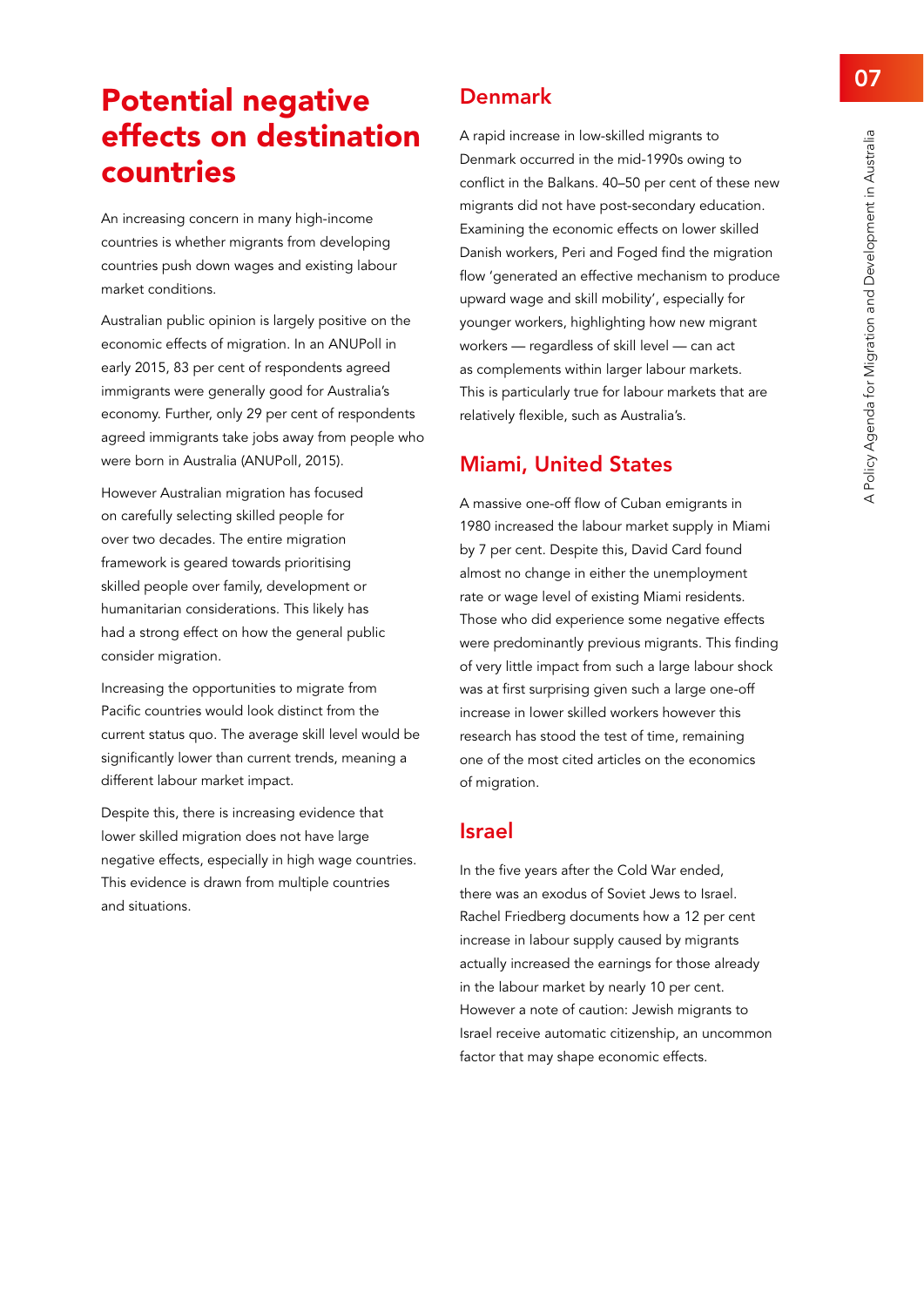### North Carolina, United States

In the midst of the Global Financial Crisis, the number of unemployed people in a number of counties dominated by farming nearly doubled to 490,000. Yet Michael Clemens found this had zero effect on domestic employment opportunities in the farming labour market, pointing to the existence of distinct labour markets for migrants and domestic residents. Migrants were in positions that would have otherwise remained vacant.

These examples from across various high wage countries show it is unlikely there will be a negative effect on the Australian labour market from a small increase in Pacific migration to Australia. Previous migration of lower skilled workers from the great waves of post-war migration to the large flow of Vietnamese in the 1980s — did not see large negative effects on existing Australian workers and residents.

There is no reason to suggest expanding the opportunity for Pacific migrants to Australia will create unemployment or drive down wages.

## Current trends in Pacific migration to Australia

The opportunities for people living in Pacific countries to migrate to Australia are relatively slim. From 2001 to 2011, less than 6000 permanent visas were granted to citizens of those Pacific countries currently eligible for the Seasonal Worker Program:

#### TABLE 2

|                    | Number of<br>family migrants | Total number of migrants | Percentage of family<br>migrants |
|--------------------|------------------------------|--------------------------|----------------------------------|
| <b>PNG</b>         | 1,341                        | 2,907                    | 46%                              |
| Samoa              | 352                          | 428                      | 82%                              |
| Tonga              | 888                          | 1,029                    | 86%                              |
| Tuvalu             | 0                            | 7                        | 0%                               |
| <b>Nauru</b>       | 55                           | 76                       | 73%                              |
| <b>Timor-Leste</b> | 232                          | 285                      | 81%                              |
| Solomon Islands    | 246                          | 404                      | 61%                              |
| Vanuatu            | 152                          | 170                      | 89%                              |
| Kiribati           | 63                           | 71                       | 89%                              |
|                    |                              |                          |                                  |

(Source: ACMID, ABS, 2013)

Australia's skilled migration framework passively locks out many people living in the Pacific. This is not a deliberate act but must be recognised as part of the cost of Australia's migration framework.

Total visa grants for these nine countries is less than half of one per cent of all permanent visas granted in for this period.

This is not acceptable and provides the basis for examining improved pathways for additional migration from the Pacific to Australia.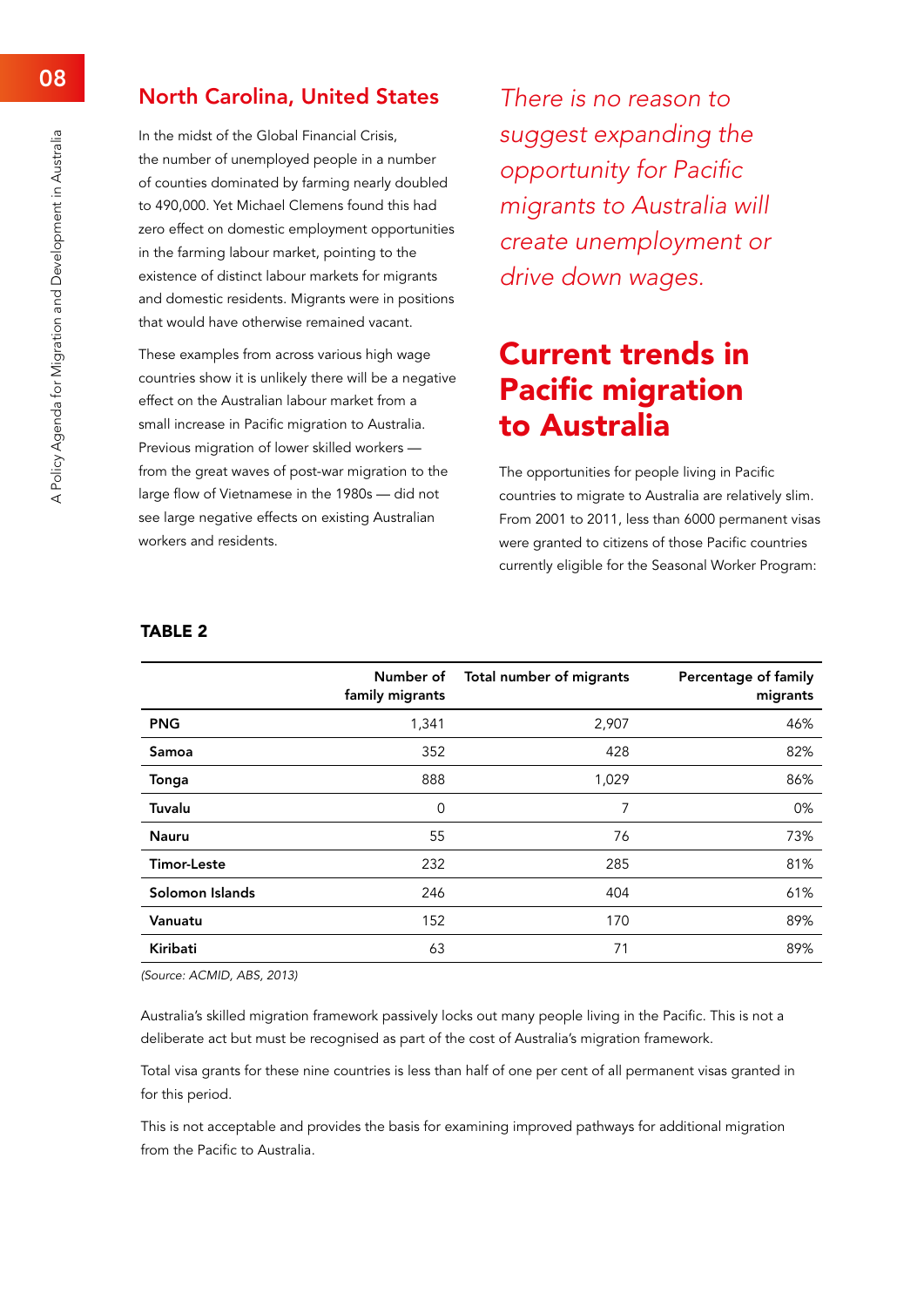# Future Pacific migration policy options for Australia

Since the late 1980s, research has increasingly focused on the interaction of migration, mobility and labour markets, creating a large body of work to draw policy ideas on.

Importantly, given migration can evoke passionate responses, the Migration Council fundamentally agrees with Demetrius Papademetriou and Kathleen Newland, who write that a focus on "pragmatic ways to address the matters of greatest consensus is the most productive way forward" (Migration Policy Institute, 2014).

What follows are three broad themes where the possibility for pragmatic change can underpin an additional Australian contribution to Pacific development.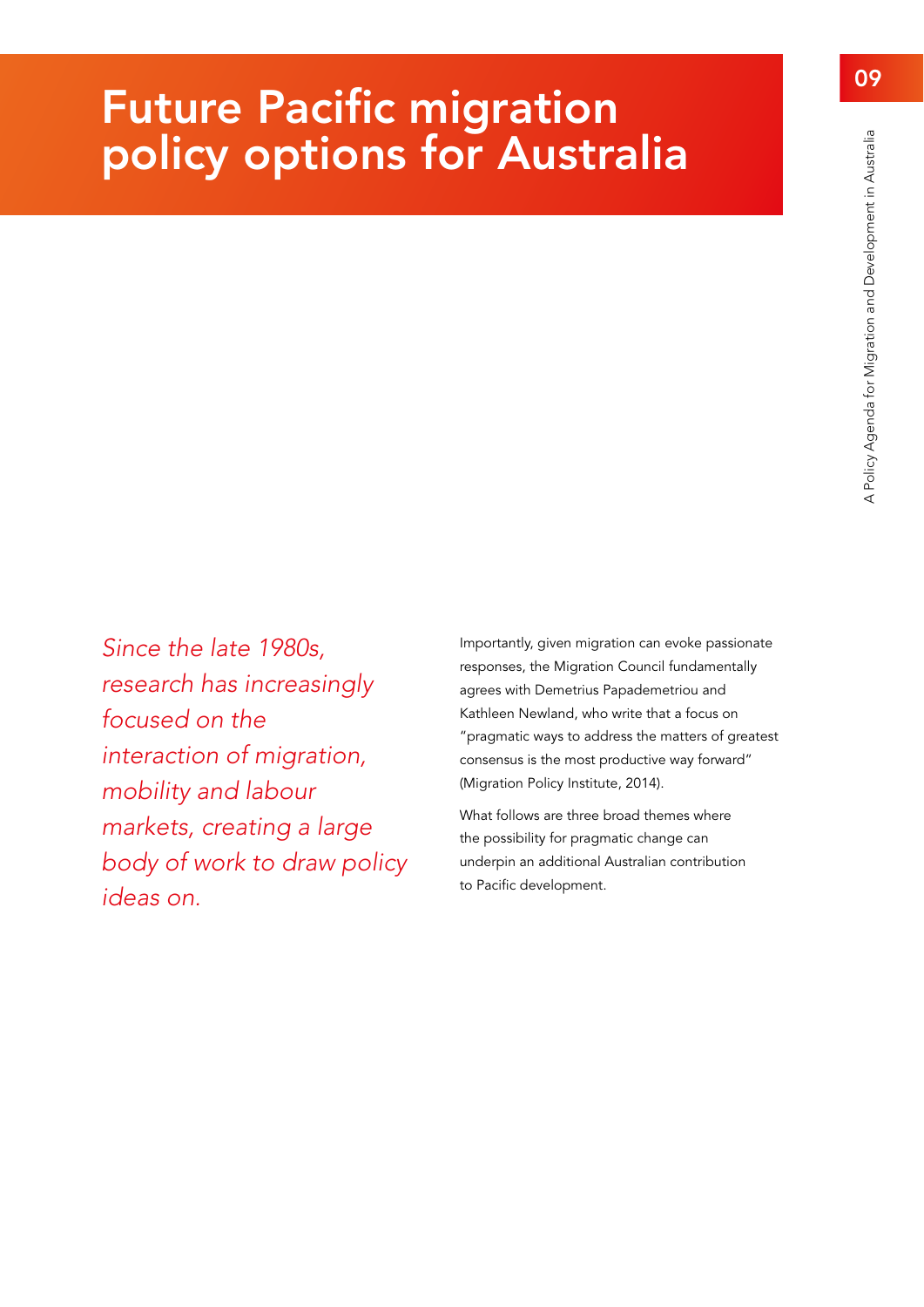### Removing the barriers preventing a larger Seasonal Worker Program 200 800 3,200 12,800 51,200

Australia has one migration program in place with an explicit focus on economic development in the Pacific.

The Seasonal Worker Program was introduced as a pilot by the Rudd government and formalised by the Gillard government. However the program has been beset by low usage, particularly when compared to the same program in New Zealand.



#### FIGURE 2: A COMPARISON OF AUSTRALIAN SWP AND NZ RSE WORKERS

(Development Policy Centre, 2015) 30.0%

Since the start of both programs, Australia has consistently lagged behind New Zealand in terms of the number of migrants entering the labour market. However the Seasonal Worker Program has made good progress in more recent years. In 2014–15, over 2,800 visas were granted, the highest number on record.

Now is the right time to seize on this trend and seek for continued large year-on-year increases.

### The policy success of New Zealand points the way for Australia.<br>' t<br>Il .<br>In

Half of all first time Pacific workers return the following season, with the vast majority going back to the same employer. This has tremendous and the componers have expanded then productivity gains for employers. .<br>M

Looking at the big picture, policy makers need to examine the Seasonal Worker Program in the context of other migration pathways. The Working Holiday program has saturated the horticultural labour market, rendering the demand for Pacific seasonal workers limited. This is despite Pacific migrants being much more productive.

A study by ABARES found "seasonal workers were, on average, significantly more efficient than WHMs. Of the seasonal workers, those who returned for another season were more efficient than new workers" (ABARES, 2013).

In New Zealand, the program has increased the employment of New Zealand permanent and seasonal workers by 19 and 16 per cent respectively (Department of Labour, 2015). By using Pacific migrants, horticultural employers have expanded their businesses to meet unmet demand. This has resulted in employment opportunities for local residents. e<br>Idsp n<br>|<br>([ uw<br>ay<br>Fo | p<br>|<br>|nt<br>It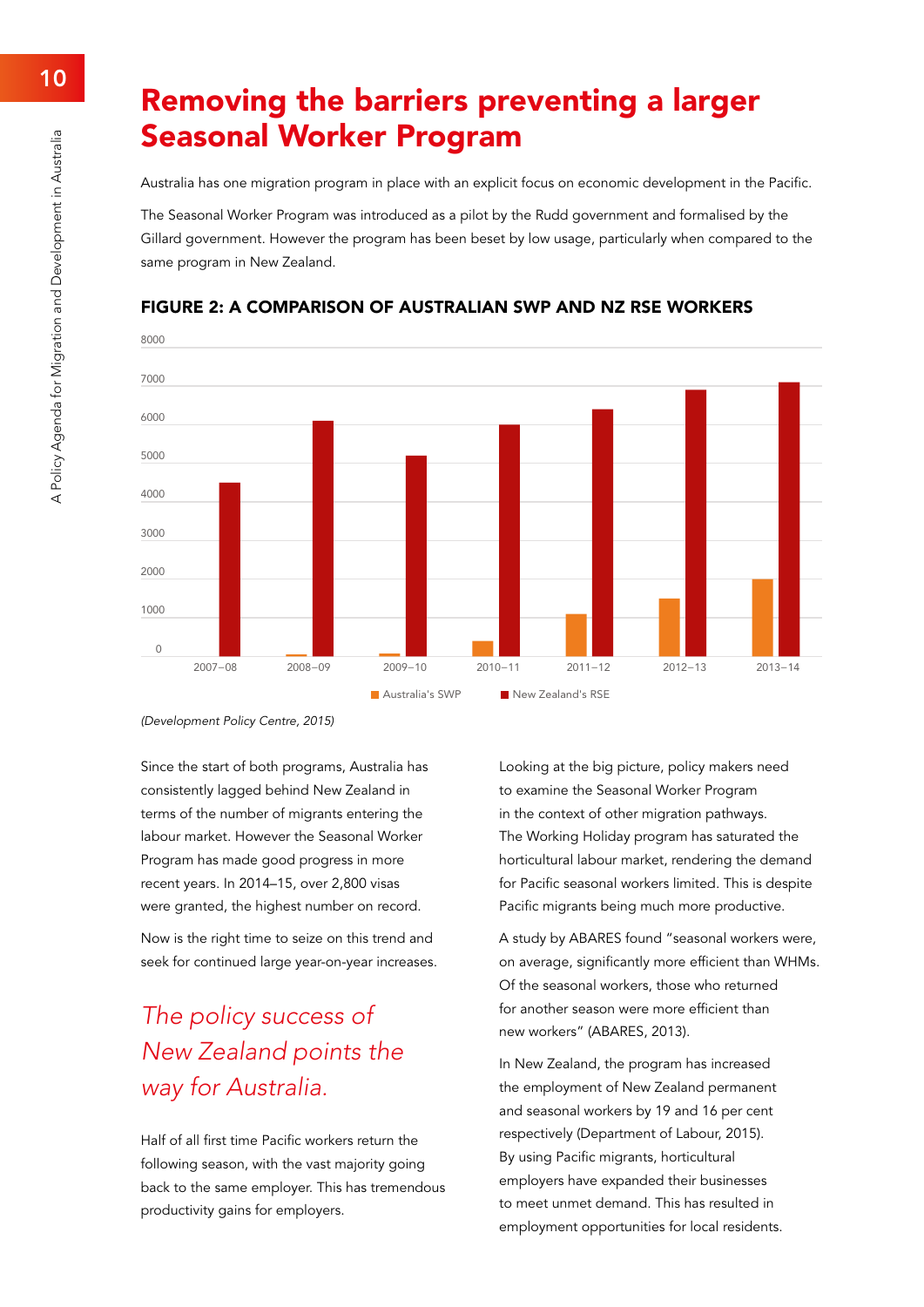In Australia, these benefits are accruing already. In 2013–14, nearly half of all Pacific migrants were return workers, with over 400 on their third (or greater) visa.

Instead of a short-term transitory labour supply in the horticultural industry dominated by backpackers, the Seasonal Work Program provides an opportunity for a sustainable, productive approach to employment. By extending the second Working Holiday visa extension to other sectors, employers in the horticultural sector are more likely to use the Seasonal Worker Program. While there will be some transitional costs, the policy outcome will be positive for all actors over the medium to long-term.

To ease these transition costs, a recent World Bank report has outlined a range of other demand-side reforms to induce more activity for the Seasonal Worker Program. Smoothing out the process for employers by removing some of the most difficult barriers will assist. The government has made some moves in this direction under the auspices of the Northern Australia White Paper.

Consideration to the expansion of the Seasonal Worker Program to relevant industries, including tourism and accommodation, should also be a priority. While the pilot program was largely unsuccessful, incorporating broad changes similar to those outlined in the Northern Australia White paper will help with expansion to additional industries.

### Recommendations:

- **Working Holiday program: the extension of** second-year eligibility to other industries outside of horticulture.
- Regulatory change outlined by the World Bank and other stakeholders, including examining superannuation requirements and deductions for travel costs.
- The Government consider extending the SWP to additional industries.

## New visa pathways for Pacific emigrants to Australia

The Seasonal Worker Program already exists. It is likely consensus can be found and opportunities for more migration will occur over time.

Yet the Seasonal Worker Program is just one visa amongst other potential migration pathways. New programs and ideas away from simply businesses sponsoring migrants create the potential to diversify how Pacific migration to Australia could occur.

### Permanent Residency visa lotto

It might sound strange to create a lottery for permanent residency visas. Why should Australia allow migration outcomes to be determined by a giant game of chance? Yet visa lotteries can be amongst the most effective methods possible to strike the balance right between rich countries like Australia controlling immigration programs while also creating migration opportunities for those living in poorer countries.

The United States has the most famous visa lottery — the Electronic Diversity Visa Lottery, more commonly known as the Green Card lottery. Kicking off in 1995, the visa lottery is designed to attract migrants from countries with low rates of immigration to the United States. 50,000 visas are set aside and randomly distributed to those who apply. There were approximately 14.5 million applications in the 2015 lottery, meaning each applicant had a one in three hundred chance of winning. Importantly, the United States has basic eligibility criteria, including high school completion.

One study of the Green Card lottery examining winners and rejected applications in Ethiopia found a strong effect on the remaining family members in terms of additional spending on food and improved durable goods (Mergo, 2011). However there was no direct effect on the saving and investment of parents or dependent siblings who remained behind.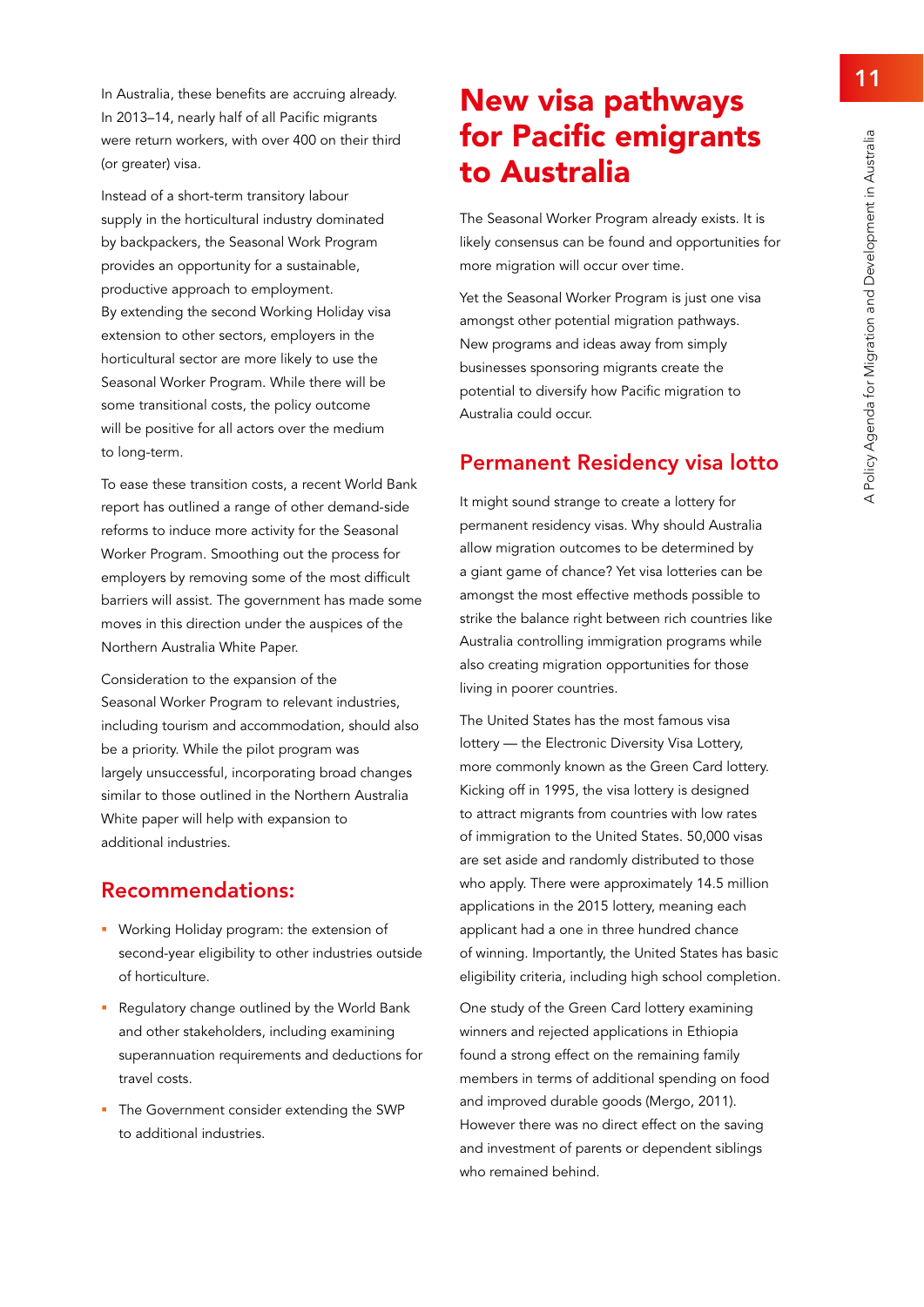In New Zealand, there are two visa lotteries, one specifically for Samoan citizens and the other for a number of Pacific countries. In one survey of Tongan lottery winners there was a massive income boost, higher than expected incomes as well as improvements in health. However there are also barriers. The upfront costs of moving to New Zealand appear to use scarce capital while the opportunity cost of labour may not be covered by the increase in remittances. In another survey of Samoan lottery winners and losers, per capita consumption and income is 17 and 23 per cent higher respectively for the family members of winners, creating lower poverty rates for successful visa lottery applicants.

Australia should establish a pilot visa lottery program alongside the Seasonal Worker Program. Winners should receive a permanent residency visa with basic English (such as the equivalent of an average 5.0 IELTS score) and work requirements (an offer of full-time employment) to be met in the 12 months following the lottery. Eligibility to apply should initially focus on those countries with limited migration opportunities, particularly the Melanesian trio of Papua New Guinea, the Solomon Islands and Vanuatu.

To support new permanent migrants to Australia, extending eligibility to key services will smooth any settlement barriers. Spouses and children should be eligible for employment and language support via the Adult Migrant English Program and JobActive and where relevant, support programs delivered through the Settlement Grants Program. This support would maximise the investment in new migrants, ensuring long-term benefits for the Australian economy.

A critical part of the pilot program should be built-in evaluation of what happens to new migrants when they arrive and over medium and long-term time periods. Outcomes like employment status and involvement in the community can be measured to ensure the program is successful and public confidence can be maintained.

### Recommendation:

The introduction of a pilot Pacific visa lottery over a three-year period, providing 1000 visas.

### Youth mobility for the Pacific

Thirty-one countries have signed bilateral working holiday treaties with Australia allowing the young people the chance to travel to Australia, journey around and participate in work. For many of these countries, prospective migrants apply directly to the Australian government for their visa. They are free from any interference by their home country.

Unfortunately the work and holiday dream is not extended to those in the Pacific. Only Papua New Guinea have signed a bilateral treaty however this was done back in 2011 and there has yet to be a single visa approved under the program. There are obvious issues here preventing the operation of standard policy.

Creating opportunities for youth mobility is critical given the demographics of many Pacific countries. A middle-ground solution is to create a youth mobility pathway where young Pacific citizens are able to apply directly to the Australian government for a short stay visa, say 12 months. Instead of forcing potential migrants to interact with domestic institutions that may undermine migration opportunities, applications should be lodged directly with the Australian embassy for assessment.

To assist, a small pilot funded from the aid program could be established to support the administration and opportunities of this youth mobility framework.

Setting aside up to 500 places for each Pacific country dependent on their population size is not a difficult task. Australia excels at managing quite complicated migration processes. New thinking about managing the risk of visa overstaying — such as a bond or future visa restrictions — will ensure the process is sustainable and consistent with Australia's broader migration framework.

### Recommendation:

Establish a process for Pacific citizens to apply for youth mobility access to Australia.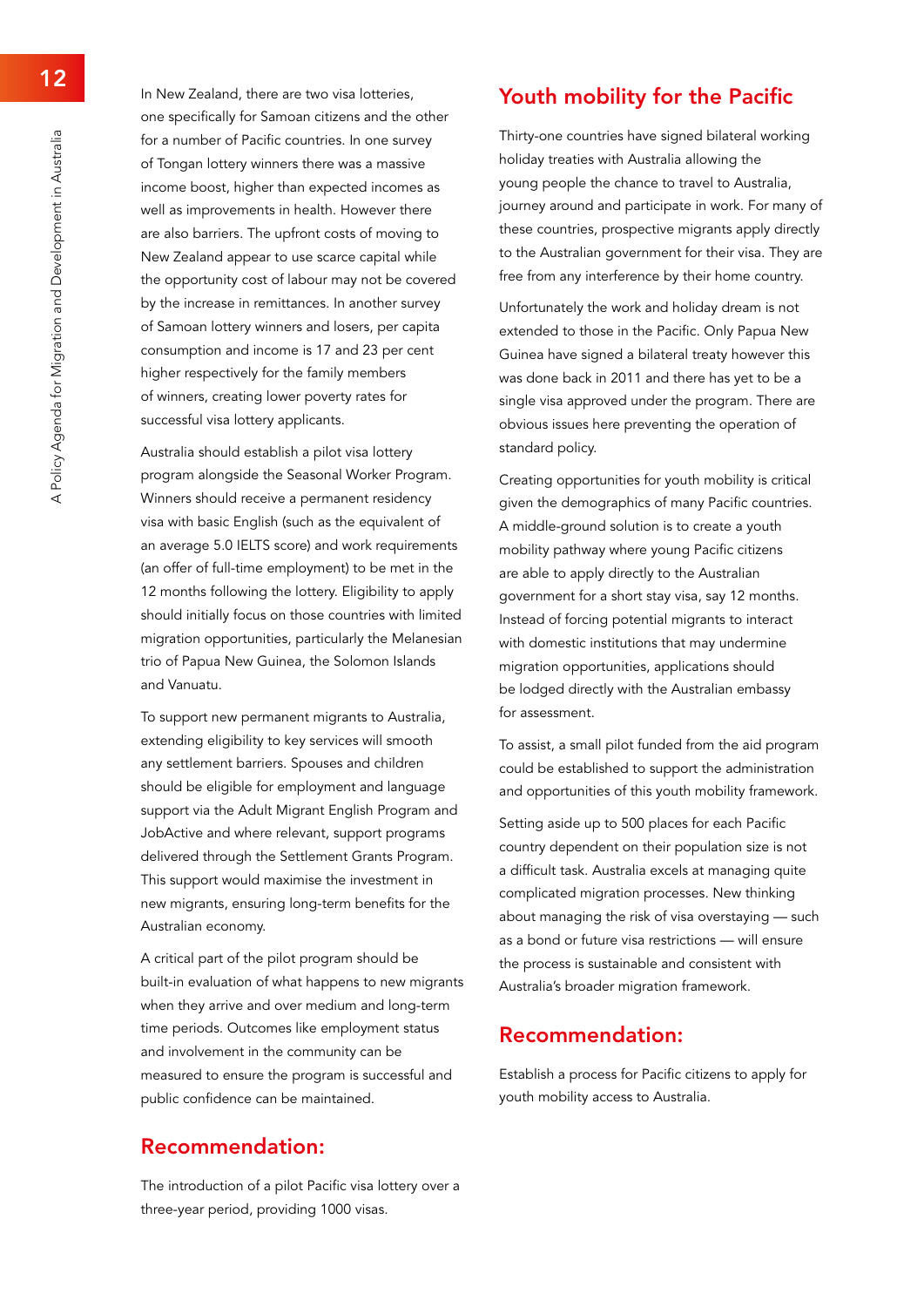### Natural disaster visas

The Pacific experiences regular natural disasters. Over the course of the 21<sup>st</sup> century, these are likely to accelerate in both frequency and magnitude. Using migration as a potential disaster recovery tool as a complement to existing processes like emergency relief could have a significant effect. Temporary post-event natural disaster visas could include:

- Automatic 12-month extension of any temporary visas for citizens of the affected country who are currently in Australia.
- A family reunion program for those with family already in Australia, providing a short-term opportunity to relocate and work in Australia.
- A relaxation of other temporary visa category eligibility requirements, such as the Seasonal Worker Program.
- **The introduction of temporary humanitarian visas** in relation to natural disasters.

These potential visa options would complement other measures such as aid and formal support programs. Acting to reduce pressure within Pacific islands in the aftermath of a natural disaster, visas would generate income and ease the adjustment process.

In addition, a handful of countries – Kiribati foremost amongst them -- climate change will pose an existential threat. At some stage in the 21<sup>st</sup> century, Australia as the major regional power, will be required to play a leading role in managing climate induced migration. By introducing a post-disaster visa framework in the short to medium term, policy makers will be better able to dictate and control terms in the future instead of simply reacting to events as they unfold. This will be important given the number of climate migrants expected by 2050 (see Table 3).

Utilising migration opportunities in times of distress and disaster may seem quaint as it cannot address the fundamental risks posed by natural events such as hurricanes and floods. Yet thinking about how a visa framework could assist to address the outcomes of disasters could have significant gains and may prove more adaptable than first imagined. Australia has excellent institutional foundations to build such a system over a number of years and test out what is effective and what fails.

After all, it is much easier to provide access to basic food, water and shelter in Australian than it is in isolated, post-disaster countries with little responsive capacity.

|               |         | Based on 2009 estimates |         | Based on 2050 projections |  |
|---------------|---------|-------------------------|---------|---------------------------|--|
|               | Low     | High                    | Low     | High                      |  |
| <b>Atolls</b> | 240,000 | 240,000                 | 320,000 | 320,000                   |  |
| Coasts        | 95,000  | 350,000                 | 180,000 | 580,000                   |  |
| <b>Rivers</b> | 80,000  | 400,000                 | 165,000 | 825,000                   |  |
| Total         | 415,000 | 990,000                 | 665,000 | 1,725,000                 |  |

#### TABLE 3

(Source: Ferris, Cernea & Petz, 2011, Table 2)

### Recommendation:

A government appointed reference panel would explore the viability of post-disaster humanitarian visas to Australia for Pacific countries, including consideration of how climate change will impact atoll nations such as Kiribati.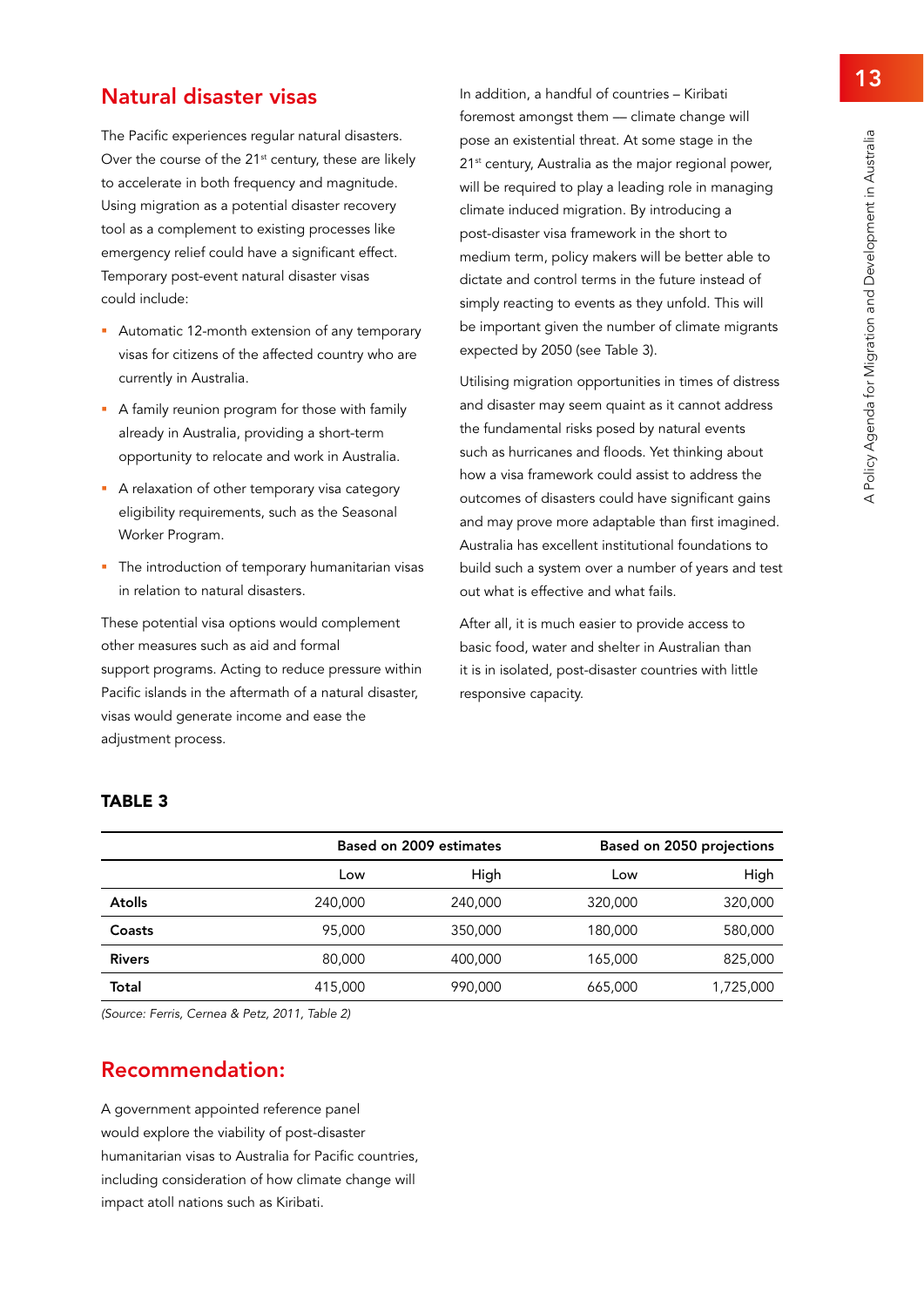## A formal target to 0 **reduce the cost of** *a campaign for improving existing r* remittances

With improved measurement, we now know remittances are one of the most significant flows of income into the developing world. One method to increase the amount of income reaching Pacific island countries is to reduce transaction costs associated with sending remittances.

Australia has played a leading role to achieve this. 6000 At the G20 in Brisbane, leaders vowed to take strong practical measures to reduce the average cost of sending remittances to five per cent. According to the World Bank, "Australia is 4000 engaging with commercial banks and industry 3000 associations to support low-cost remittances transfers in its region".

Setting a formal target for the cost of remittances would raise the profile of this work and build **COP** a campaign for improving existing measures. Indeed, average costs of remittances from Australia have shrunk from 14 per cent in 2009 to about 10 per cent in 2014.

> Yet more work is required, particularly for Pacific countries (see Figures 3 and 4).

The average remittance cost to send from Australia is skewed lower by larger corridors such as Australia-India, Australia-Philippines and Australia-Vietnam. Of course, economies of scale help to drive down prices, something that is much more difficult to achieve in terms of Pacific countries.

Government supported transparency initiatives such as Send Money Pacific — where people can compare the costs of different services show there has been substantial work already on reducing remittance costs.

### FIGURE 3: MEAN, MEDIUM AND MODE FOR CORRIDORS ORIGINATING IN AUSTRALIA (Q1 2014)



(Source: World Bank, for Australian Government G20 Brisbane 2014)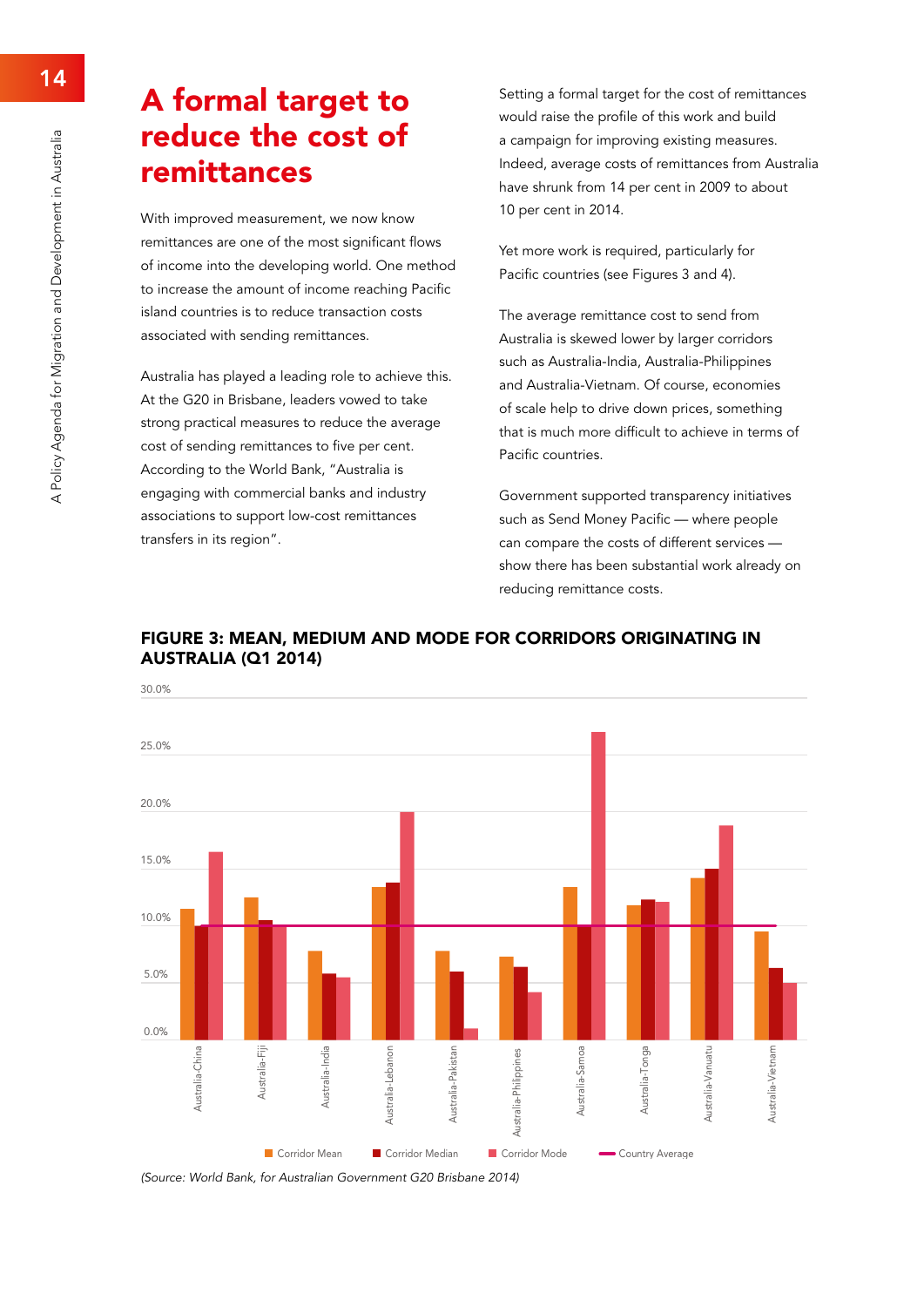### FIGURE 4: COSTS OF SENDING \$200 ARE THE HIGHEST IN PACIFIC ISLAND COUNTRIES



(Source: World Bank, 2015)

Building on this good foundation will help ongoing efforts to reduce costs. Tackling obstacles in receiving markets and ensuring a level playing field for providers will improve the sustainability of efficient markets.

On the domestic front, working through the nexus of security concerns and the effect this has on remittance flows is critical. In recent years, a number of money transfer operators have been closed down due to the Anti Money Laundering and Combating the Financing of Terrorism regulations. This has forced Australian banks to close accounts used by remittance companies, driving up overall costs.

Committing Australia to a formal goal for the price of remittances, with particular attention to the Pacific, would raise the profile of the development effects and help drive down costs by creating a formal policy framework.

### Recommendation:

The Government introduce a formal target for 2020 to reduce the cost of remittances to Pacific island countries.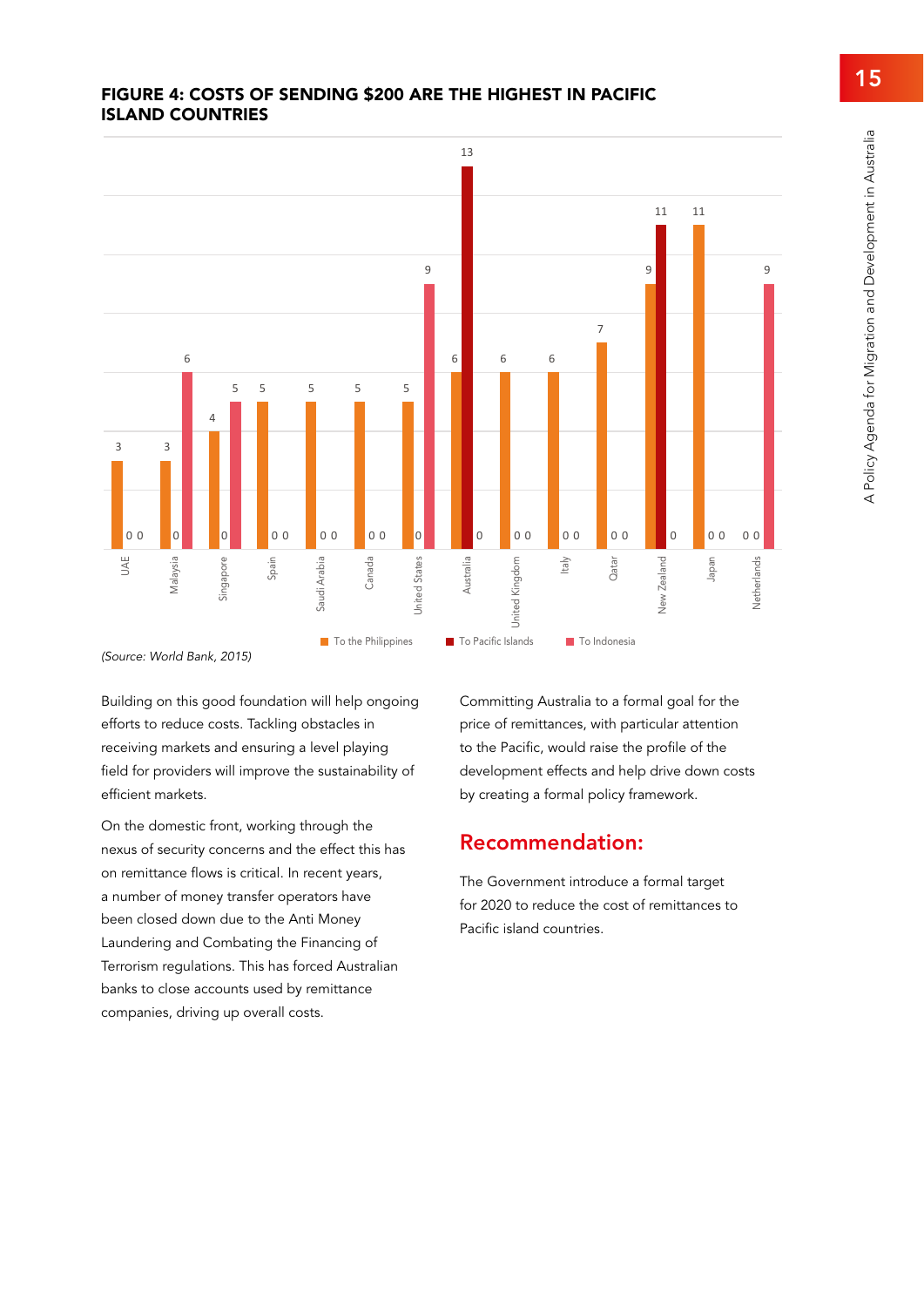# **Conclusion**

This short paper sets out a number of 'win-win-win' processes for Australia, the Pacific and potential migrants.

For the past 25 years, Australia has increasingly looked to skilled workers to orient our migration framework. This has paid dividends. Yet in the process, we have overlooked those in our backyard.

By expanding and opening up the possible immigration routes to Australia, economic development can be furthered in Pacific countries, migrants themselves can be nurtured while Australia also stands to benefit.

Addressing demand barriers and expanding the Seasonal Worker Program, creating new visa pathways to Australia and aiming to bring down the cost of remittances will each play a small but important role in fostering a triple win outcome.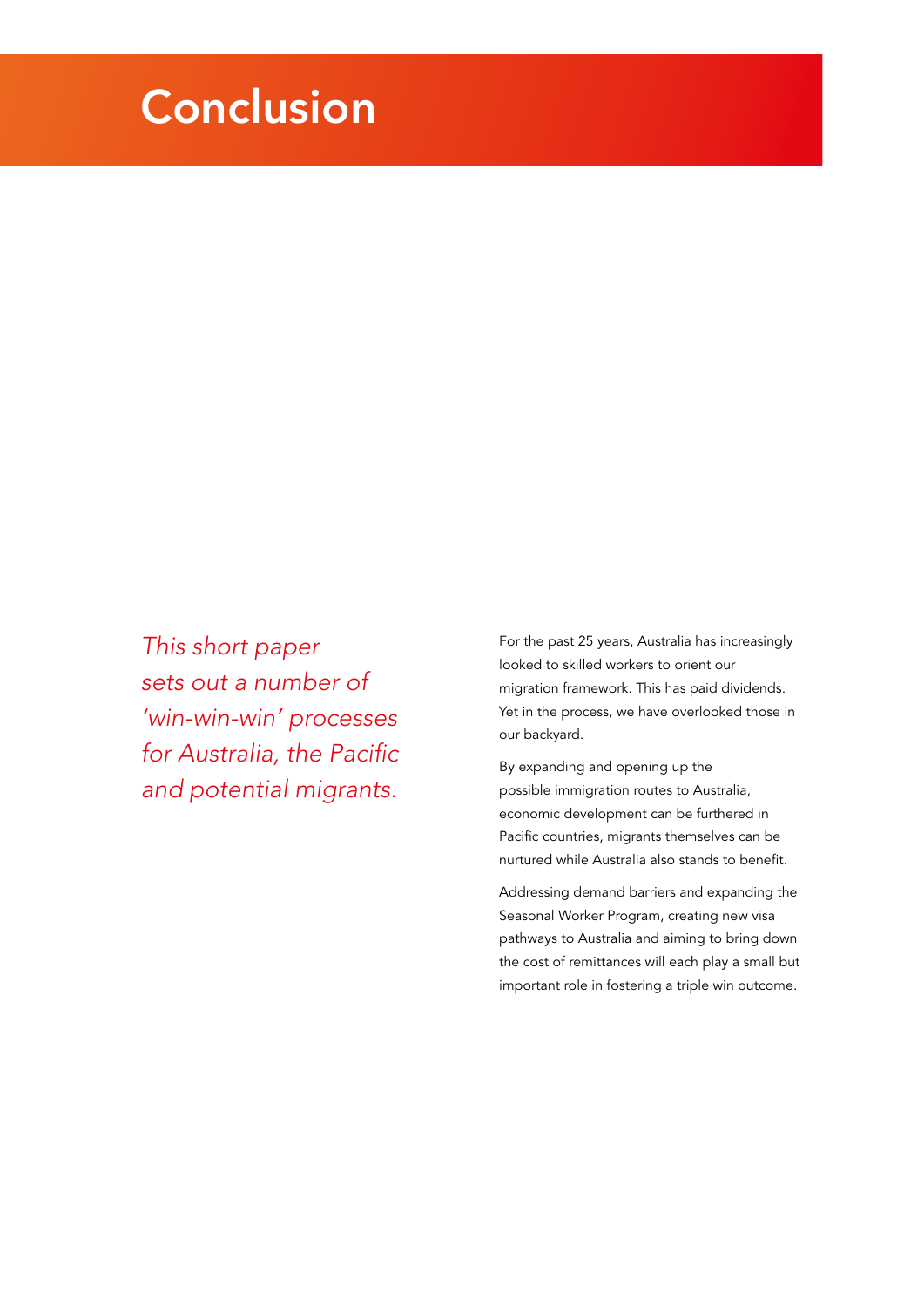# References

ANUPoll, Australian National University, "Australian Attitudes Towards National Identity: Citizenship, Immigration and Tradition", April 2015

Australian Bureau of Statistics, the Australian Census and Migrants Integrated Dataset, 3417.0.55.001, February 2014

Brown, Richard PC, Gareth D. Leeves, and Prabha Prayaga. An analysis of recent survey data on the remittances of Pacific island migrants in Australia. School of Economics, University of Queensland, 2012.

Card, David. "The impact of the Mariel boatlift on the Miami labor market." Industrial & Labor Relations Review 43.2 (1990): 245–257.

Clemens, Michael A. "Economics and emigration: Trillion-dollar bills on the sidewalk?." The Journal of Economic Perspectives (2011): 83–106.

Clemens, Michael A., and David McKenzie. "Why don't remittances appear to affect growth?." World Bank Policy Research Working Paper 6856 (2014).

Clemens, Michael A., and D. McKenzie. "Think again: brain drain." Foreign Policy 22 (2009).

Clemens, Michael A. "The Effect of Foreign Labor on Native Employment: A Job-Specific Approach and Application to North Carolina Farms." Center for Global Development, Working Paper 326 (2013).

Department of Employment, "Measuring the efficiency of horticultural labour — Case study on seasonal workers and working holiday makers", 2014

Department of Labour, New Zealand Government, Submission to the Joint Standing Committee on Migration inquiry into the Seasonal Worker Program, 2015

Development Policy Centre, Australian National University, Submission to the Joint Standing Committee on Migration inquiry into the Seasonal Worker Program, 2015

Ferris, Elizabeth, Micheal M. Cernea, and Daniel Petz. On the Front Line of Climate Change and Displacement: Learning from and with Pacific Island Countries. Brookings Institution, 2011.

Foged, Mette, and Giovanni Peri. Immigrants and Native Workers: New Analysis Using Longitudinal Employer-Employee Data. No. w19315. National Bureau of Economic Research, 2013.

Friedberg, Rachel M. "The impact of mass migration on the Israeli labor market." Quarterly Journal of Economics (2001): 1373–1408.

Hatton, Timothy J., and Jeffrey G. Williamson. What fundamentals drive world migration?. No. w9159. National Bureau of Economic Research, 2002.

Gibson, John, and David McKenzie. "Eight questions about brain drain." The Journal of Economic Perspectives (2011): 107–128.

Mergo, Teferi. "The effects of international migration on source households: Evidence from DV lottery migration." (2011).

Milanovic, Branko. "Global inequality recalculated and updated: the effect of new PPP estimates on global inequality and 2005 estimates." The Journal of Economic Inequality 10.1 (2012): 1–18.

Stillman, Steven, David McKenzie, and John Gibson. "Migration and mental health: Evidence from a natural experiment." Journal of health economics 28.3 (2009): 677–687.

World Bank, Report on the Remittance Agenda of the G20, 2014

World Bank, Migration and Remittances: Recent Developments and Outlook, 2015